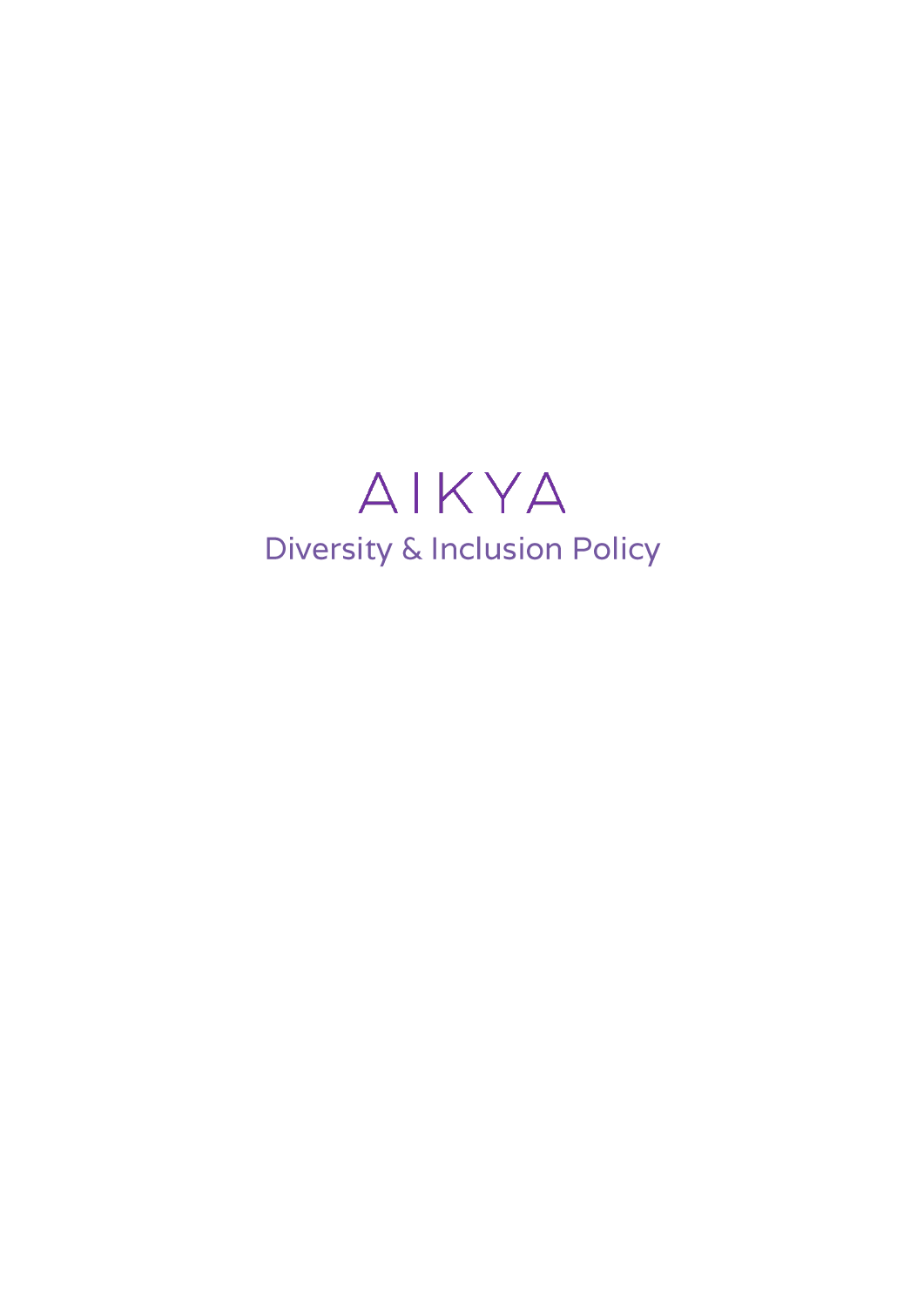#### **Approach to Diversity & Inclusion**

Aikya is committed to encouraging diversity and inclusion, at both a company and industry level.

As an organisation that invests in Emerging Markets, we appreciate the need to bring together people from different cultures, backgrounds, and experiences. Having a diverse range of skills and perspectives in our team not only helps decision making, meaning it is good for business, but it also helps our industry better reflect the investors, communities, and people we serve.

We aim for our workforce to be truly representative of all sections of society, and for each employee to feel respected and able to give their best. We believe that when team members feel empowered to bring their whole self to work, they perform at their best.

We are also committed to incrementally improving the diversity of the team over time, which is factored into recruitment decisions. We want Aikya to reflect the multi-faceted nature of social identities – whether that is gender, ethnicity, socio economic or the many other forms of selfidentification.

In addition, we have a role to play helping advance our industry. So far, we have worked with a couple of industry-level programs that encourage female industry participation. In the years ahead we intend to support other initiatives that promote systematic change within the industry.

The purpose of this policy is to reinforce Aikya's commitment to diversity and equality, and to elaborate on our efforts.

## **Fostering an inclusive culture where personal development is encouraged**

- We believe that if Aikya is to succeed as a business then we must provide equality, fairness, and respect for all in our employment, whether temporary, part-time, or full-time.
- The business is governed in accordance with the Equality Act 2010, and we oppose and avoid all forms of unlawful discrimination. This includes in pay and benefits, terms & conditions of employment, dealing with grievances and discipline, dismissal, redundancy, leave for parents, requests for flexible working, and selection for employment, promotion, training, or other developmental opportunities.
- Moreover, we have adopted industry market leading benefits when it comes to important topics such as maternity/paternity leave and annual leave.
- When it comes to flexible working, we understand that employees live busy lives outside of work and need to alter schedules to fit around personal demands. We are especially cognisant of the needs of parents to balance childcare with professional commitments.
- Investment management is very much a people-centric business, and Aikya will only flourish if team members are motivated to continuously improve. In this context, we are happy to financially support team members with their personal development goals, which might include qualifications, courses, or access to specific people or resources.

## **Recruitment of diverse talent**

- It is critical for the health of our business that we recruit people from a diverse range of cultures, backgrounds, and experiences. We aim to improve our diversity over time and are committed to appealing to a broad range of candidates.
- To help broaden our appeal, we have advertised recruitment opportunities through selected channels that encourage diverse applicants. We intend to broaden this approach in the years ahead to appeal to different groups that are underrepresented within the industry.